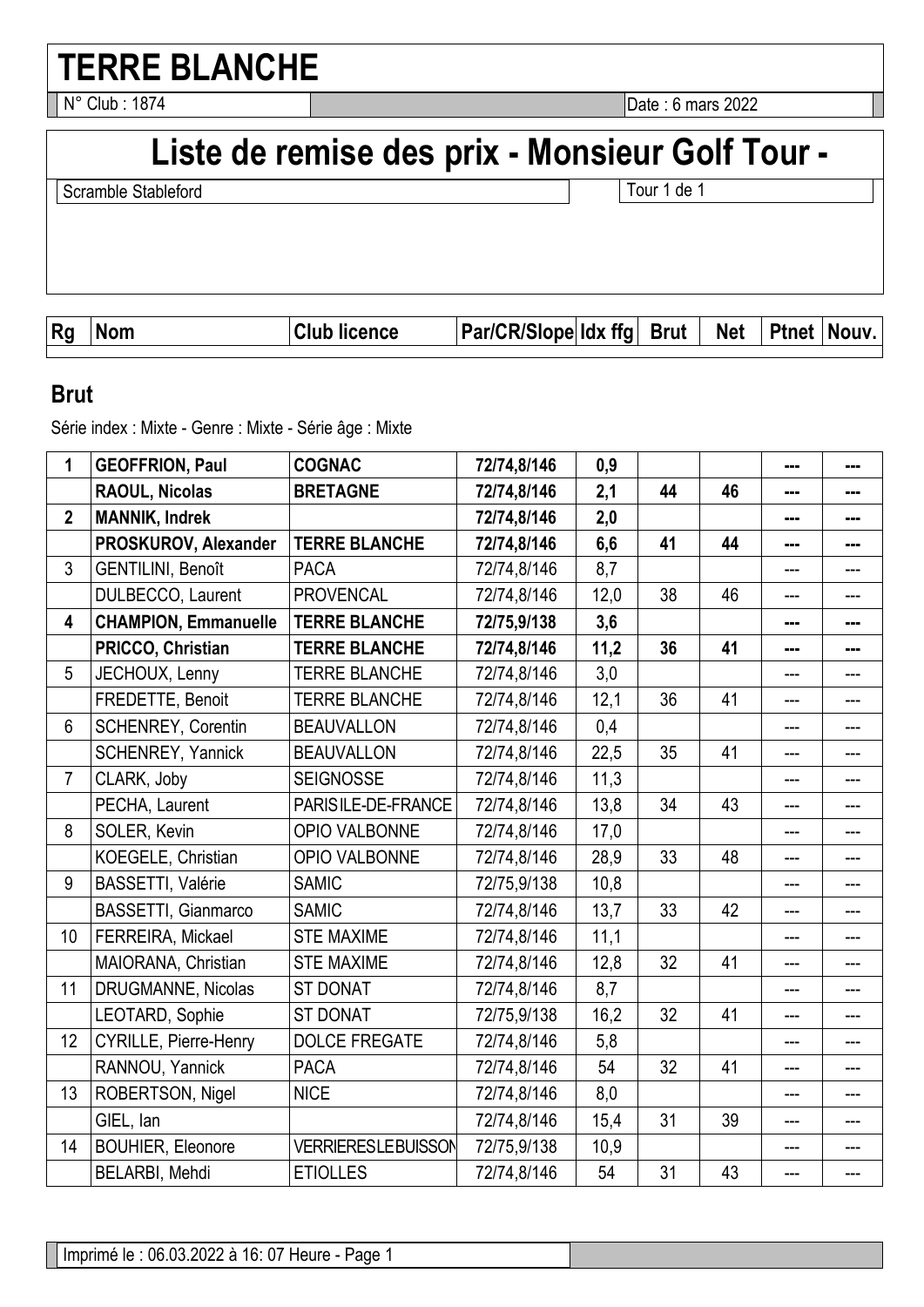| <b>Rg</b> | <b>Nom</b> | <b>Club licence</b> | $ Par/CR/Slope $ ldx ffg $ Brut $ |  | $\mathsf{N}$ Net $\mathsf{N}$ | <b>Ptnet Nouv.</b> |  |
|-----------|------------|---------------------|-----------------------------------|--|-------------------------------|--------------------|--|
|           |            |                     |                                   |  |                               |                    |  |

### **Brut**

Série index : Mixte - Genre : Mixte - Série âge : Mixte

| 15 | PLATTS, Graham                          | <b>TERRE BLANCHE</b>   | 72/74,8/146 | 9,6  |    |    | ---                        | --- |
|----|-----------------------------------------|------------------------|-------------|------|----|----|----------------------------|-----|
|    | MOLENDIJK-HUBER, Ingeborg TERRE BLANCHE |                        | 72/75,9/138 | 18,7 | 30 | 39 | ---                        | --- |
| 16 | DELVAL, Gregoire                        | <b>TERRE BLANCHE</b>   | 72/74,8/146 | 10,3 |    |    | ---                        | --- |
|    | IMBERT, Alexandre                       | <b>TERRE BLANCHE</b>   | 72/74,8/146 | 33,2 | 28 | 37 | ---                        |     |
| 17 | MEDAN, Didier                           | <b>ST ENDREOL</b>      | 72/74,8/146 | 19,2 |    |    | ---                        | --- |
|    | KOHLER, Nicolas                         | <b>PACA</b>            | 72/74,8/146 | 22,6 | 28 | 42 | ---                        | --- |
| 18 | CRERAR, Peter                           |                        | 72/74,8/146 | 13,0 |    |    | ---                        | --- |
|    | WATSON, David                           | <b>PACA</b>            | 72/74,8/146 | 54   | 28 | 41 | ---                        | --- |
| 19 | MAILFERT, Philippe                      | <b>BARBAROUX</b>       | 72/74,8/146 | 8,2  |    |    | ---                        | --- |
|    | LECARDINAL, Philippe                    | <b>BARBAROUX</b>       | 72/74,8/146 | 15,9 | 27 | 35 | ---                        | --- |
| 20 | FERNANDEZ, Jean-Charles                 | <b>STE MAXIME</b>      | 72/74,8/146 | 14,9 |    |    | ---                        | --- |
|    | FERNANDEZ, Jose                         | <b>STE MAXIME</b>      | 72/74,8/146 | 15,4 | 27 | 38 | ---                        | --- |
| 21 | CARREZ, Olivier                         | PIC SAINT-LOUP         | 72/74,8/146 | 13,4 |    |    | ---                        | --- |
|    | GEORGES, Gaelle                         | PIC SAINT-LOUP         | 72/75,9/138 | 54   | 26 | 39 | ---                        | --- |
| 22 | BRUNSCHWEILER, JeanMarc LYON SALVAGNY   |                        | 72/74,8/146 | 11,3 |    |    | ---                        | --- |
|    | <b>COUTURIER, Laure</b>                 | <b>ASPTT NICE COTE</b> | 72/75,9/138 | 18,2 | 25 | 35 | ---                        | --- |
| 23 | MASSOT, Jean Jacques                    | <b>CANNES ESPACE</b>   | 72/74,8/146 | 16,7 |    |    | ---                        | --- |
|    | LE BAIL, Serge                          | <b>CANNES ESPACE</b>   | 72/74,8/146 | 20,8 | 24 | 37 | ---                        | --- |
| 24 | JUSSERAND, Jean-Yves                    | <b>CHASSIEU</b>        | 72/74,8/146 | 15,5 |    |    | ---                        | --- |
|    | ESTRADE, Marion                         | AUVERGNE-RHÔNE-ALP     | 72/75,9/138 | 25,4 | 24 | 37 | ---                        | --- |
| 25 | HAYBALL, Paul                           | <b>TERRE BLANCHE</b>   | 72/74,8/146 | 22,8 |    |    | ---                        | --- |
|    | GRABO, Anders                           | <b>CLAUX-AMIC</b>      | 72/74,8/146 | 31,9 | 23 | 39 | ---                        | --- |
| 26 | LECOQ BOLZONI, Corinne                  | <b>CFM MONACO</b>      | 72/75,9/138 | 27,2 |    |    | ---                        | --- |
|    | BOLZONI, Bernard                        | <b>CFM MONACO</b>      | 72/74,8/146 | 28,4 | 22 | 40 | ---                        | --- |
| 27 | <b>BREDIN, Dominique</b>                | CLAUX-AMIC             | 72/74,8/146 | 54   |    |    | ---                        | --- |
|    | CHAABAN, Rawad                          | <b>TERRE BLANCHE</b>   | 72/74,8/146 | 54   | 21 | 40 |                            |     |
| 28 | GUILLET, Emmanuel                       | <b>VICTORIA</b>        | 72/74,8/146 | 12,2 |    |    |                            |     |
|    | GONZALEZASTURIAN, Rodrig TERRE BLANCHE  |                        | 72/74,8/146 | 15,9 | 21 | 30 | ---                        | --- |
| 29 | SIMONNET, Thierry                       | <b>TERRE BLANCHE</b>   | 72/74,8/146 | 20,6 |    |    | ---                        | --- |
|    | LANCRY, André                           | <b>TERRE BLANCHE</b>   | 72/74,8/146 | 22,6 | 20 | 35 | ---                        | --- |
| 30 | PELLEGRINO, Jean-Charles                | <b>CLAUX-AMIC</b>      | 72/74,8/146 | 17,9 |    |    | ---                        | --- |
|    | NEEP, Cécile                            | <b>TERRE BLANCHE</b>   | 72/75,9/138 | 31,3 | 19 | 34 | ---                        |     |
| 31 | DOVE, David                             | <b>PACA</b>            | 72/74,8/146 | 25,4 |    |    | ---                        | --- |
|    | KILPATRICK, Clifford                    | <b>TERRE BLANCHE</b>   | 72/74,8/146 | 28,0 | 18 | 35 | ---                        | --- |
| 32 | BENSOUSSAN, Christophe                  | <b>CHASSIEU</b>        | 72/74,8/146 | 17,5 |    |    | ---                        | --- |
|    | <b>WILLERON, Beatrice</b>               | <b>CAP ESTEREL</b>     | 72/75,9/138 | 31,5 | 16 | 29 | ---                        | --- |
| 33 | ANDRETTO, Frédéric                      | PONT ROYAL             | 72/74,8/146 | 19,9 |    |    | ---                        | --- |
|    | PAILLOT, Damien                         | PONT ROYAL             | 72/74,8/146 | 23,4 | 16 | 30 | $\qquad \qquad \text{---}$ | --- |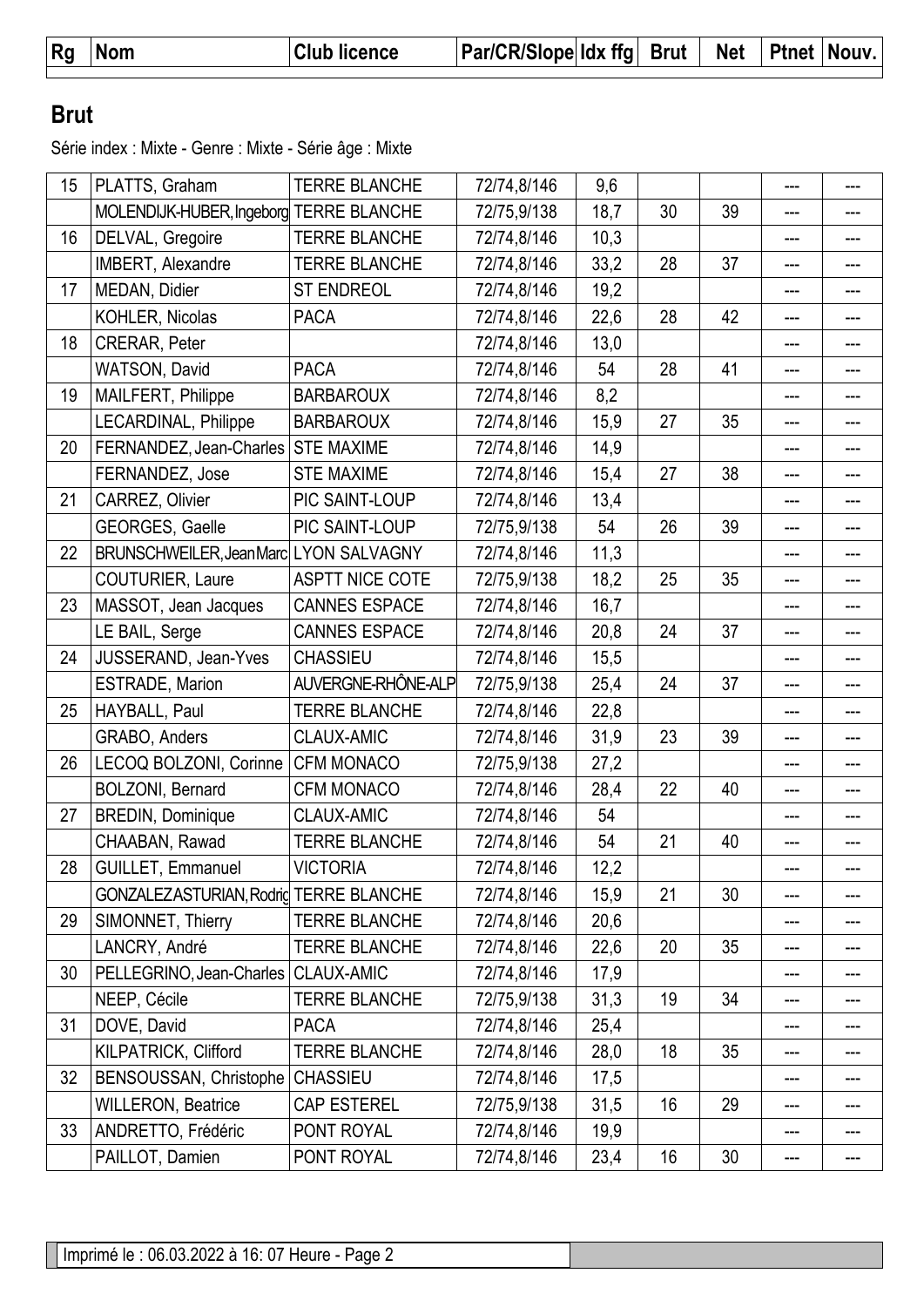| Rg | <b>Nom</b>             | <b>Club licence</b>  | $Par/CR/Slope$ $ldx$ ffg |      | <b>Brut</b> | <b>Net</b> |       | Ptnet Nouv. |
|----|------------------------|----------------------|--------------------------|------|-------------|------------|-------|-------------|
|    |                        |                      |                          |      |             |            |       |             |
| 34 | COMMECY, Ralph         | <b>TERRE BLANCHE</b> | 72/74,8/146              | 15,6 |             |            | ---   | $---$       |
|    | COMMECY, Laurence      | <b>TERRE BLANCHE</b> | 72/75,9/138              | 16,8 | 15          | 27         | $---$ | $---$       |
| 35 | <b>AGRESTA, Arnaud</b> | <b>VALGARDE</b>      | 72/74,8/146              | 21,0 |             |            |       |             |
|    | HELOIR, Alexandre      | <b>VALGARDE</b>      | 72/74,8/146              | 54   | 14          | 28         | ---   | ---         |
| 36 | PRETOT, Christophe     | <b>BARBAROUX</b>     | 72/74,8/146              | 30,6 |             |            | ---   | ---         |
|    | SASIA, Jean Pierre     | VALGARDE             | 72/74,8/146              | 36,2 | 13          | 31         | $---$ | ---         |
|    |                        |                      |                          |      |             |            |       |             |

## **Net**

| 1              | <b>SOLER, Kevin</b>          | <b>OPIO VALBONNE</b>       | 72/74,8/146 | 17,0 |    |    | --- | --- |
|----------------|------------------------------|----------------------------|-------------|------|----|----|-----|-----|
|                | <b>KOEGELE, Christian</b>    | <b>OPIO VALBONNE</b>       | 72/74,8/146 | 28,9 | 33 | 48 | --- | --- |
| $\overline{2}$ | GEOFFRION, Paul              | <b>COGNAC</b>              | 72/74,8/146 | 0,9  |    |    | --- | --- |
|                | RAOUL, Nicolas               | <b>BRETAGNE</b>            | 72/74,8/146 | 2,1  | 44 | 46 | --- | --- |
| $\mathbf{3}$   | <b>GENTILINI, Benoît</b>     | <b>PACA</b>                | 72/74,8/146 | 8,7  |    |    | --- | --- |
|                | <b>DULBECCO, Laurent</b>     | <b>PROVENCAL</b>           | 72/74,8/146 | 12,0 | 38 | 46 | --- | --- |
| 4              | MANNIK, Indrek               |                            | 72/74,8/146 | 2,0  |    |    | --- | --- |
|                | PROSKUROV, Alexander         | <b>TERRE BLANCHE</b>       | 72/74,8/146 | 6,6  | 41 | 44 | --- | --- |
| 5              | <b>CLARK, Joby</b>           | <b>SEIGNOSSE</b>           | 72/74,8/146 | 11,3 |    |    | --- | --- |
|                | PECHA, Laurent               | <b>PARIS ILE-DE-FRANCI</b> | 72/74,8/146 | 13,8 | 34 | 43 | --- | --- |
| $6\phantom{1}$ | <b>BOUHIER, Eleonore</b>     | <b>VERRIERESLEBUISSON</b>  | 72/75,9/138 | 10,9 |    |    | --- |     |
|                | BELARBI, Mehdi               | <b>ETIOLLES</b>            | 72/74,8/146 | 54   | 31 | 43 | --- | --- |
| $\overline{7}$ | MEDAN, Didier                | <b>ST ENDREOL</b>          | 72/74,8/146 | 19,2 |    |    | --- | --- |
|                | KOHLER, Nicolas              | <b>PACA</b>                | 72/74,8/146 | 22,6 | 28 | 42 | --- | --- |
| 8              | BASSETTI, Valérie            | <b>SAMIC</b>               | 72/75,9/138 | 10,8 |    |    | --- | --- |
|                | BASSETTI, Gianmarco          | <b>SAMIC</b>               | 72/74,8/146 | 13,7 | 33 | 42 | --- | --- |
| 9              | FERREIRA, Mickael            | <b>STE MAXIME</b>          | 72/74,8/146 | 11,1 |    |    | --- | --- |
|                | MAIORANA, Christian          | <b>STE MAXIME</b>          | 72/74,8/146 | 12,8 | 32 | 41 | --- | --- |
| 10             | <b>SCHENREY, Corentin</b>    | <b>BEAUVALLON</b>          | 72/74,8/146 | 0,4  |    |    | --- | --- |
|                | SCHENREY, Yannick            | <b>BEAUVALLON</b>          | 72/74,8/146 | 22,5 | 35 | 41 | --- | --- |
| 11             | CHAMPION, Emmanuelle         | <b>TERRE BLANCHE</b>       | 72/75,9/138 | 3,6  |    |    | --- |     |
|                | PRICCO, Christian            | <b>TERRE BLANCHE</b>       | 72/74,8/146 | 11,2 | 36 | 41 | --- | --- |
| 12             | CRERAR, Peter                |                            | 72/74,8/146 | 13,0 |    |    | --- | --- |
|                | <b>WATSON, David</b>         | <b>PACA</b>                | 72/74,8/146 | 54   | 28 | 41 | --- | --- |
| 13             | DRUGMANNE, Nicolas           | <b>ST DONAT</b>            | 72/74,8/146 | 8,7  |    |    | --- | --- |
|                | LEOTARD, Sophie              | <b>ST DONAT</b>            | 72/75,9/138 | 16,2 | 32 | 41 | --- |     |
| 14             | JECHOUX, Lenny               | <b>TERRE BLANCHE</b>       | 72/74,8/146 | 3,0  |    |    |     |     |
|                | FREDETTE, Benoit             | <b>TERRE BLANCHE</b>       | 72/74,8/146 | 12,1 | 36 | 41 | --- |     |
| 15             | <b>CYRILLE, Pierre-Henry</b> | <b>DOLCE FREGATE</b>       | 72/74,8/146 | 5,8  |    |    | --- | --- |
|                | RANNOU, Yannick              | <b>PACA</b>                | 72/74,8/146 | 54   | 32 | 41 | --- | --- |
| 16             | <b>BREDIN, Dominique</b>     | <b>CLAUX-AMIC</b>          | 72/74,8/146 | 54   |    |    |     |     |
|                | CHAABAN, Rawad               | <b>TERRE BLANCHE</b>       | 72/74,8/146 | 54   | 21 | 40 | --- | --- |
| 17             | LECOQ BOLZONI, Corinne       | <b>CFM MONACO</b>          | 72/75,9/138 | 27,2 |    |    | --- | --- |
|                | BOLZONI, Bernard             | <b>CFM MONACO</b>          | 72/74,8/146 | 28,4 | 22 | 40 | --- | --- |